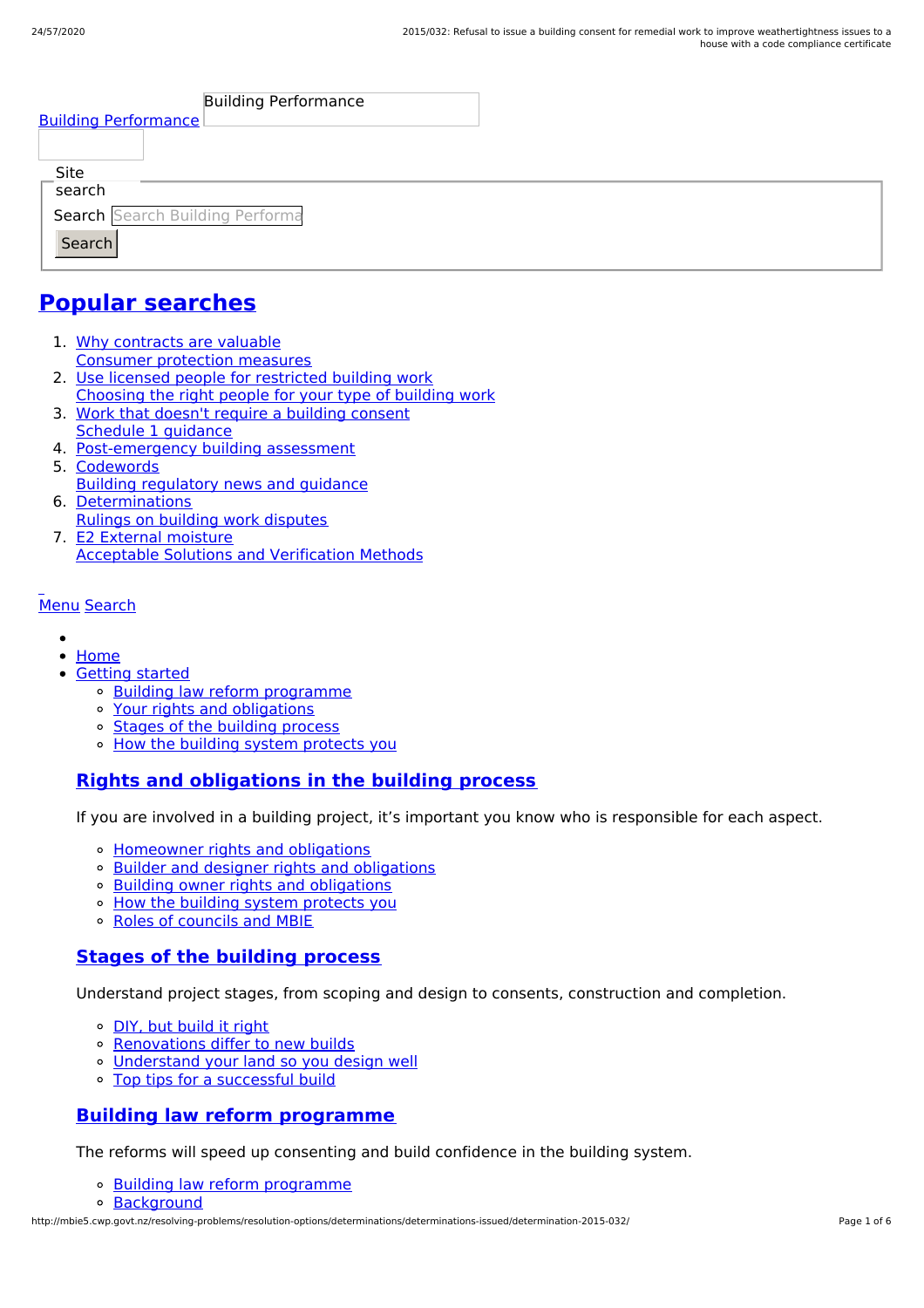#### See [everything](http://mbie5.cwp.govt.nz/getting-started/) in 'Getting started'

- Projects & [consents](http://mbie5.cwp.govt.nz/projects-and-consents/)
	- Planning a [successful](http://mbie5.cwp.govt.nz/projects-and-consents/planning-a-successful-build/) build
	- Why [contracts](http://mbie5.cwp.govt.nz/projects-and-consents/why-contracts-are-valuable/) are valuable
	- Apply for [building](http://mbie5.cwp.govt.nz/projects-and-consents/apply-for-building-consent/) consent
	- Build to the [consent](http://mbie5.cwp.govt.nz/projects-and-consents/build-to-the-consent/)
	- Sign-off and [maintenance](http://mbie5.cwp.govt.nz/projects-and-consents/sign-off-and-maintenance/)
	- [Health](http://mbie5.cwp.govt.nz/projects-and-consents/health-and-safety-on-site/) and safety on site

#### **[Understanding](http://mbie5.cwp.govt.nz/projects-and-consents/apply-for-building-consent/building-consent-process/) the building consent process**

For safe, healthy and durable buildings, all building work in New Zealand must meet certain standards. Find out how to build within the rules.

#### **[Health](http://mbie5.cwp.govt.nz/projects-and-consents/health-and-safety-on-site/) and safety on site**

Avoid accidents and make site safety a priority.

### **1. Planning a successful build**

- Check if you need [consents](http://mbie5.cwp.govt.nz/projects-and-consents/planning-a-successful-build/scope-and-design/check-if-you-need-consents/)
- [Choosing](http://mbie5.cwp.govt.nz/projects-and-consents/planning-a-successful-build/scope-and-design/choosing-the-right-people-for-your-type-of-building-work/) the right people for your type of building work
- Why [contracts](http://mbie5.cwp.govt.nz/projects-and-consents/why-contracts-are-valuable/) are valuable

#### **2. Getting a consent**

- Apply for [building](http://mbie5.cwp.govt.nz/projects-and-consents/apply-for-building-consent/) consent
- o How to support your building consent [application](http://mbie5.cwp.govt.nz/projects-and-consents/apply-for-building-consent/support-your-consent-application/)
- [Understanding](http://mbie5.cwp.govt.nz/projects-and-consents/apply-for-building-consent/building-consent-process/) the building consent process

#### **3. Building to the consent**

- Making [changes](http://mbie5.cwp.govt.nz/projects-and-consents/build-to-the-consent/making-changes-to-your-plans/) to your plans
- Typical council [inspections](http://mbie5.cwp.govt.nz/projects-and-consents/build-to-the-consent/typical-council-inspections/) of a building project
- [Completing](http://mbie5.cwp.govt.nz/projects-and-consents/sign-off-and-maintenance/completing-your-project/) your project

#### **4. Sign-off and maintenance**

- Get the build [signed](http://mbie5.cwp.govt.nz/projects-and-consents/sign-off-and-maintenance/completing-your-project/get-the-build-signed-off/) off
- o How to [identify](http://mbie5.cwp.govt.nz/projects-and-consents/sign-off-and-maintenance/completing-your-project/how-to-identify-defects/) defects
- Protecting your [investment](http://mbie5.cwp.govt.nz/projects-and-consents/sign-off-and-maintenance/protecting-your-investment/)

#### See [everything](http://mbie5.cwp.govt.nz/projects-and-consents/) in 'Projects & consents'

- Building Code [compliance](http://mbie5.cwp.govt.nz/building-code-compliance/)
	- A General [provisions](http://mbie5.cwp.govt.nz/building-code-compliance/a-general-provisions/)
	- B [Stability](http://mbie5.cwp.govt.nz/building-code-compliance/b-stability/)
	- C [Protection](http://mbie5.cwp.govt.nz/building-code-compliance/c-protection-from-fire/) from fire
	- D [Access](http://mbie5.cwp.govt.nz/building-code-compliance/d-access/)
	- E [Moisture](http://mbie5.cwp.govt.nz/building-code-compliance/e-moisture/)
	- o F [Safety](http://mbie5.cwp.govt.nz/building-code-compliance/f-safety-of-users/) of users
	- o G [Services](http://mbie5.cwp.govt.nz/building-code-compliance/g-services-and-facilities/) and facilities
	- o H Energy [efficiency](http://mbie5.cwp.govt.nz/building-code-compliance/h-energy-efficiency/)
	- Specific [buildings](http://mbie5.cwp.govt.nz/building-code-compliance/specific-buildings/)
	- [Canterbury](http://mbie5.cwp.govt.nz/building-code-compliance/canterbury-rebuild/) rebuild
	- Product [assurance](http://mbie5.cwp.govt.nz/building-code-compliance/product-assurance-and-multiproof/) & MultiProof
	- [Warnings](http://mbie5.cwp.govt.nz/building-code-compliance/warnings-and-bans-on-building-products/) and bans on building products
	- Building Code and [handbooks](http://mbie5.cwp.govt.nz/building-code-compliance/building-code-and-handbooks/)
	- How the [Building](http://mbie5.cwp.govt.nz/building-code-compliance/how-the-building-code-works/) Code works
	- [Geotechnical](http://mbie5.cwp.govt.nz/building-code-compliance/geotechnical-education/) education
	- Online [learning](http://mbie5.cwp.govt.nz/building-code-compliance/online-learning/) website
	- o Introduction to [medium-density](http://mbie5.cwp.govt.nz/building-code-compliance/introduction-to-medium-density-housing/) housing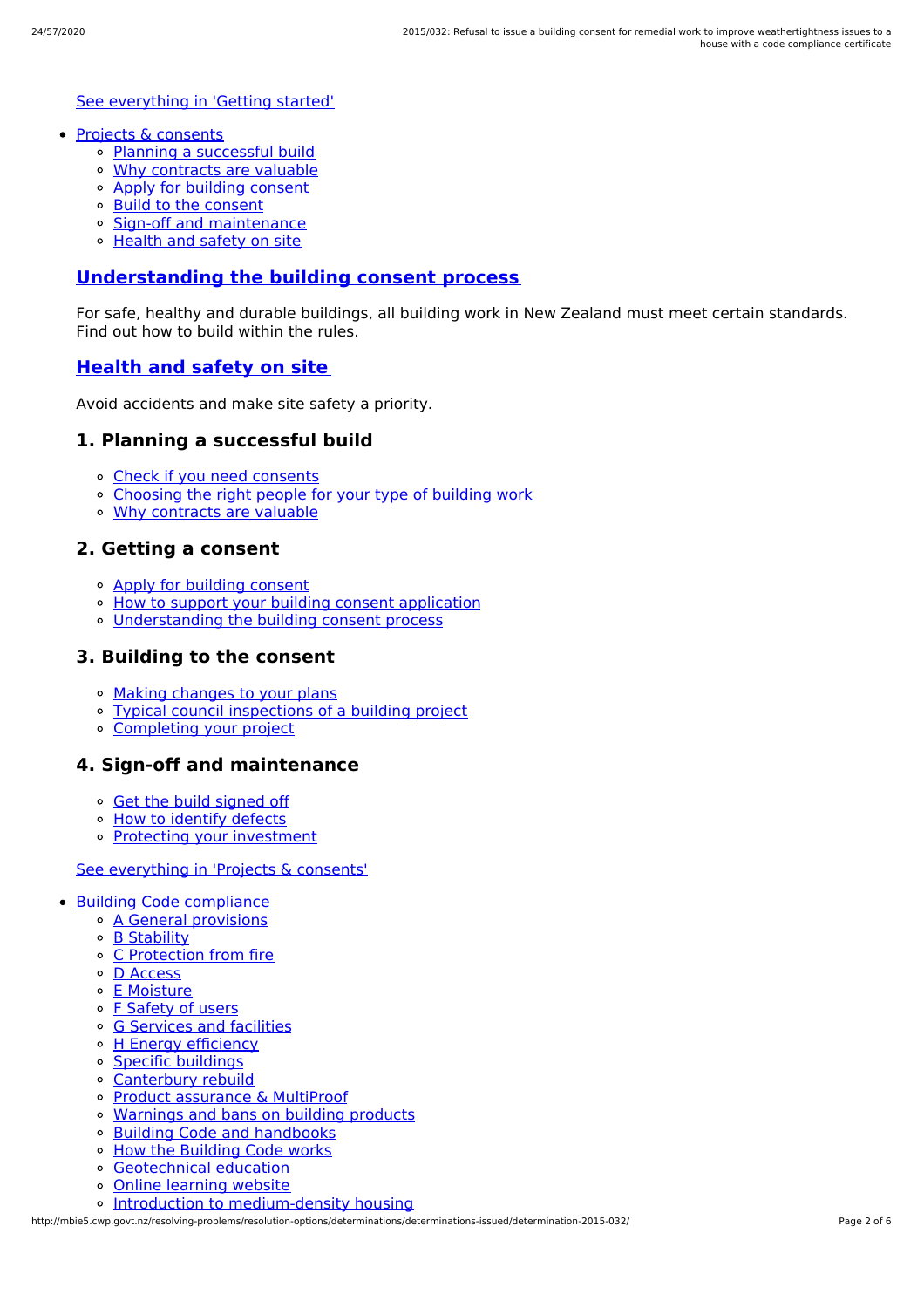[Maintaining](http://mbie5.cwp.govt.nz/building-code-compliance/annual-building-code-updates/) the Building Code

#### **In this section**

- o How the [Building](http://mbie5.cwp.govt.nz/building-code-compliance/how-the-building-code-works/) Code works
- [Maintaining](http://mbie5.cwp.govt.nz/building-code-compliance/annual-building-code-updates/) the Building Code
- [Different](http://mbie5.cwp.govt.nz/building-code-compliance/how-the-building-code-works/different-ways-to-comply/) ways to comply with the Building Code
- Specific [buildings](http://mbie5.cwp.govt.nz/building-code-compliance/specific-buildings/)
- Product [assurance](http://mbie5.cwp.govt.nz/building-code-compliance/product-assurance-and-multiproof/) & MultiProof
- o Introduction to [medium-density](http://mbie5.cwp.govt.nz/building-code-compliance/introduction-to-medium-density-housing/) housing
- Online [learning](http://mbie5.cwp.govt.nz/building-code-compliance/online-learning/) website

#### **Find Acceptable Solutions, Verification Methods, updates and technical guidance by Building Code clause.**

- a General provisions
- $\circ$ b
- **Stability**  $\Omega$ c
- Protection from fire
- $\circ$ d
- **Access**
- $\Omega$ e
	- **Moisture**
- o f Safety of users
- 
- $\circ$  **g** 
	- Services and facilities
- h Energy efficiency

See everything in 'Building Code [compliance'](http://mbie5.cwp.govt.nz/building-code-compliance/)

- [Managing](http://mbie5.cwp.govt.nz/managing-buildings/) buildings
	- [Managing](http://mbie5.cwp.govt.nz/managing-buildings/managing-your-bwof/) your BWoF
	- General information on building safety in [earthquakes](http://mbie5.cwp.govt.nz/managing-buildings/building-safety-in-earthquakes/)
	- Securing [unreinforced](http://mbie5.cwp.govt.nz/managing-buildings/unreinforced-masonry/) masonry building parapets and facades
	- o Managing [earthquake-prone](http://mbie5.cwp.govt.nz/managing-buildings/managing-earthquake-prone-buildings/) buildings
	- Managing buildings in an [emergency](http://mbie5.cwp.govt.nz/managing-buildings/managing-buildings-in-an-emergency/)
	- Change of use and [alterations](http://mbie5.cwp.govt.nz/managing-buildings/change-of-use-and-alterations/)

### **About managing buildings**

- [Managing](http://mbie5.cwp.govt.nz/managing-buildings/managing-your-bwof/) your BWoF (for buildings with specified systems)
- General information on building safety in [earthquakes](http://mbie5.cwp.govt.nz/managing-buildings/building-safety-in-earthquakes/)
- Managing [earthquake-prone](http://mbie5.cwp.govt.nz/managing-buildings/managing-earthquake-prone-buildings/) buildings
- Securing [unreinforced](http://mbie5.cwp.govt.nz/managing-buildings/unreinforced-masonry/) masonry building parapets and facades
- Change of use, [alterations](http://mbie5.cwp.govt.nz/managing-buildings/change-of-use-and-alterations/) and extension of life
- o Managing buildings in an [emergency](http://mbie5.cwp.govt.nz/managing-buildings/managing-buildings-in-an-emergency/)

### **Specified systems and compliance schedules**

If you own a building that contains a specified system such as a cable car, you must ensure they are effectively operated for the life of the building and in keeping with the council-issued compliance schedule.

- Inspections and [maintenance](http://mbie5.cwp.govt.nz/managing-buildings/managing-your-bwof/inspections-and-maintenance/) of specified systems as a building owner
- Fines and penalties for offences relating to [compliance](http://mbie5.cwp.govt.nz/managing-buildings/managing-your-bwof/fines-and-penalties/) schedules
- [Compliance](http://mbie5.cwp.govt.nz/projects-and-consents/sign-off-and-maintenance/completing-your-project/compliance-schedules/) schedules

See [everything](http://mbie5.cwp.govt.nz/managing-buildings/) in 'Managing buildings'

```
Resolving problems
```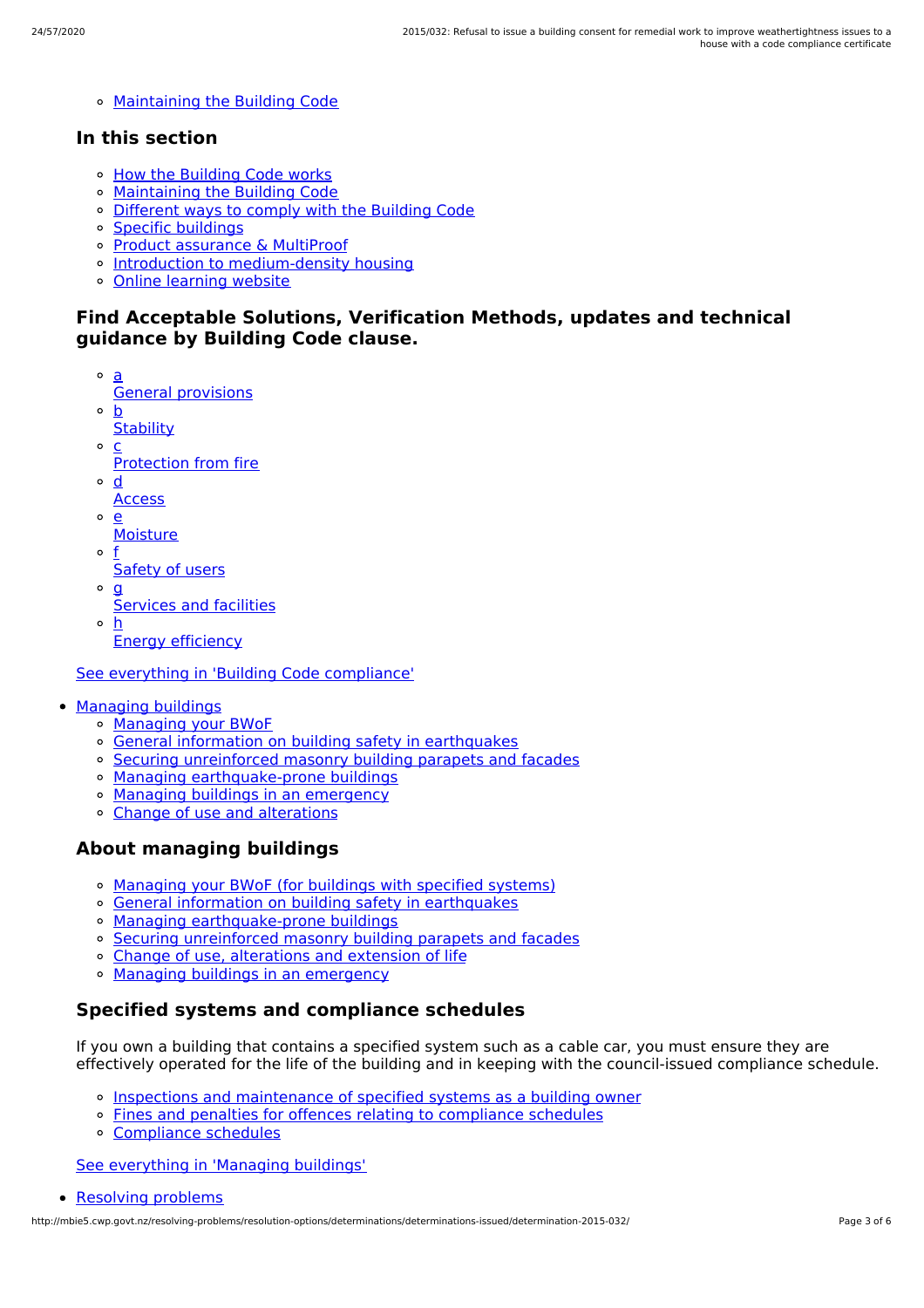- [Resolution](http://mbie5.cwp.govt.nz/resolving-problems/resolution-options/) options
- [Building](http://mbie5.cwp.govt.nz/resolving-problems/building-consent-and-sign-off/) consent and sign-off
- [Contracts](http://mbie5.cwp.govt.nz/resolving-problems/contracts/)
- [Builds](http://mbie5.cwp.govt.nz/resolving-problems/builds/)
- [Designs](http://mbie5.cwp.govt.nz/resolving-problems/designs/)
- [Councils](http://mbie5.cwp.govt.nz/resolving-problems/councils/)
- [Clients](http://mbie5.cwp.govt.nz/resolving-problems/clients/)

#### **[Resolving](http://mbie5.cwp.govt.nz/resolving-problems/) problems**

- [Resolution](http://mbie5.cwp.govt.nz/resolving-problems/resolution-options/) options
- [Building](http://mbie5.cwp.govt.nz/resolving-problems/building-consent-and-sign-off/) consent and sign-off
- [Contracts](http://mbie5.cwp.govt.nz/resolving-problems/contracts/)
- **o** [Builds](http://mbie5.cwp.govt.nz/resolving-problems/builds/)
- [Designs](http://mbie5.cwp.govt.nz/resolving-problems/designs/)
- [Councils](http://mbie5.cwp.govt.nz/resolving-problems/councils/)
- [Clients](http://mbie5.cwp.govt.nz/resolving-problems/clients/)

#### **[Determinations](http://mbie5.cwp.govt.nz/resolving-problems/resolution-options/determinations/)**

A determination is a binding decision made by MBIE providing a way of solving disputes or questions about the rules that apply to buildings, how buildings are used, building accessibility, and health and safety.

- Understanding [determinations](http://mbie5.cwp.govt.nz/resolving-problems/resolution-options/determinations/)
- Applying for a [determination](http://mbie5.cwp.govt.nz/resolving-problems/resolution-options/determinations/applying-for-a-determination/)
- o Steps in the [determination](http://mbie5.cwp.govt.nz/resolving-problems/resolution-options/determinations/steps-in-the-determination-process/) process
- Previous [determinations](http://mbie5.cwp.govt.nz/resolving-problems/resolution-options/determinations/determinations-issued/)

#### **[Weathertight](http://mbie5.cwp.govt.nz/resolving-problems/resolution-options/weathertight-services/) Services**

- o [Signs](http://mbie5.cwp.govt.nz/resolving-problems/resolution-options/weathertight-services/signs-of-a-leaky-home/) of a leaky home
- How to make a [Weathertight](http://mbie5.cwp.govt.nz/resolving-problems/resolution-options/weathertight-services/make-a-weathertight-home-claim/) Claim  $\circ$
- Resolving a [Weathertight](http://mbie5.cwp.govt.nz/resolving-problems/resolution-options/weathertight-services/resolving-a-claim/) Claim

#### See [everything](http://mbie5.cwp.govt.nz/resolving-problems/) in 'Resolving problems'

- COVID-19: Building and [construction](http://mbie5.cwp.govt.nz/covid-19/) sector guidance
	- [COVID-19](http://mbie5.cwp.govt.nz/covid-19/health-and-safety/) Health and Safety
	- Alert level 1 information for the building and [construction](http://mbie5.cwp.govt.nz/covid-19/alert-level-1-information-for-the-building-and-construction-sector/) sector
	- Alert level 2 information for the building and [construction](http://mbie5.cwp.govt.nz/covid-19/alert-level-2-information-for-the-building-and-construction-sector/) sector
	- Durability of materials on exposed [construction](http://mbie5.cwp.govt.nz/covid-19/durability-of-materials-on-exposed-construction-sites/) sites
	- o Inspection and [maintenance](http://mbie5.cwp.govt.nz/covid-19/inspection-and-maintenance-of-specified-systems/) of specified systems
	- o Water system safety in [reoccupied](http://mbie5.cwp.govt.nz/covid-19/water-system-safety-in-reoccupied-buildings/) buildings
	- Essential business in the building and [construction](http://mbie5.cwp.govt.nz/covid-19/essential-business/) sector
	- [Construction](http://mbie5.cwp.govt.nz/covid-19/construction-and-trade-sector-information/) and trade sector information
	- o Retailer and supplier [information](http://mbie5.cwp.govt.nz/covid-19/retailer-and-supplier-information/)
	- Council and [Professional](http://mbie5.cwp.govt.nz/covid-19/council-and-professional-services-information/) Services information
	- Home and building owner and tenant [information](http://mbie5.cwp.govt.nz/covid-19/home-and-building-owner-and-tenant-information/)
	- COVID-19: Building and [construction](http://mbie5.cwp.govt.nz/covid-19/) sector guidance  $\alpha$

See everything in 'COVID-19: Building and [construction](http://mbie5.cwp.govt.nz/covid-19/) sector guidance'

- $\bullet$ [Home](http://mbie5.cwp.govt.nz/)
- [Resolving](http://mbie5.cwp.govt.nz/resolving-problems/) problems
- [Resolution](http://mbie5.cwp.govt.nz/resolving-problems/resolution-options/) options
- [Determinations](http://mbie5.cwp.govt.nz/resolving-problems/resolution-options/determinations/)
- Previous [determinations](http://mbie5.cwp.govt.nz/resolving-problems/resolution-options/determinations/determinations-issued/)
- Determination 2015/032

# **2015/032: Refusal to issue a building consent for remedial work to improve weathertightness**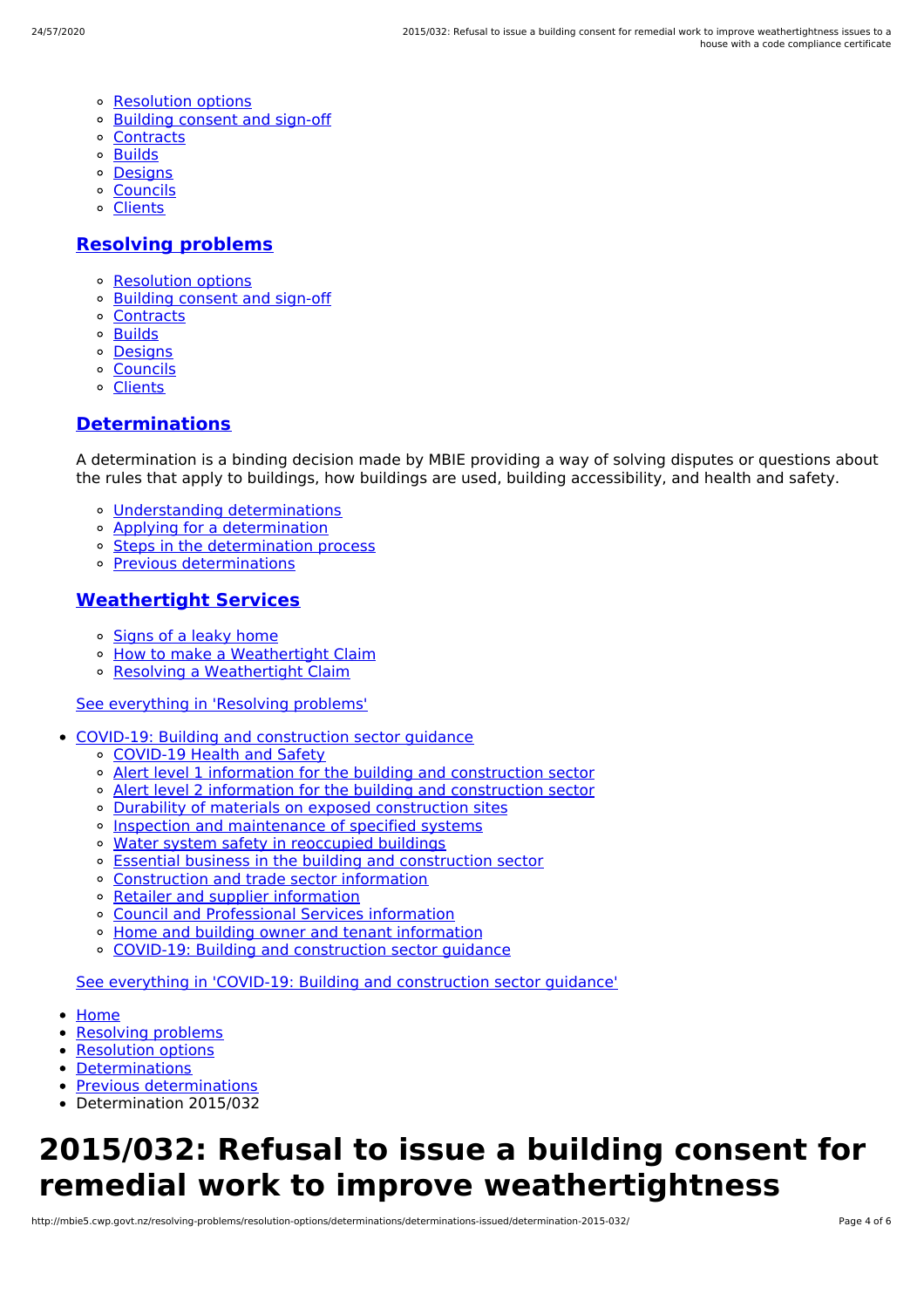# **issues to a house with a code compliance certificate**

- [Print](http://mbie5.cwp.govt.nz/#)
	- **[Share](http://mbie5.cwp.govt.nz/#)** 
		- $\circ$
		- $\circ$  $\circ$
		-
	- $\circ$
- **[Save](http://mbie5.cwp.govt.nz/resolving-problems/resolution-options/determinations/determinations-issued/determination-2015-032/downloadpdf)**
- [Print](http://mbie5.cwp.govt.nz/#)
- **[Share](http://mbie5.cwp.govt.nz/#)** 
	- $\circ$
	- $\circ$  $\circ$
	- $\circ$
- [Save](http://mbie5.cwp.govt.nz/resolving-problems/resolution-options/determinations/determinations-issued/determination-2015-032/downloadpdf)

Back to [determinations](http://mbie5.cwp.govt.nz/resolving-problems/resolution-options/determinations/determinations-issued/) register

### **Document**

**[Determination](http://mbie5.cwp.govt.nz/assets/Uploads/resolving-problems/determinations/2015/2015-032.pdf) 2015/032[PDF 317 KB]**

# **About this determination**

Date issued 8 June 2015 Primary Building Code clause: E2 - External [Moisture](http://mbie5.cwp.govt.nz/building-code-compliance/e-moisture/e2-external-moisture/) Also related to: B1 - [Structure](http://mbie5.cwp.govt.nz/building-code-compliance/b-stability/b1-structure/)F2 - [Hazardous](http://mbie5.cwp.govt.nz/building-code-compliance/f-safety-of-users/f2-hazardous-building-materials/) building materialsG1 - [Personal](http://mbie5.cwp.govt.nz/building-code-compliance/g-services-and-facilities/g1-personal-hygiene/) hygieneG4 - [VentilationG5](http://mbie5.cwp.govt.nz/building-code-compliance/g-services-and-facilities/g5-interior-environment/) - Interior environment Primary topic: [Weathertightness](http://mbie5.cwp.govt.nz/resolving-problems/resolution-options/determinations/determinations-issued/?keyword=&topic=Weathertightness%20(remedial%20work)&action_doSearch=Search#results#) (remedial work) Council: Auckland Council

## **Summary**

This determination covered technical issues about a proprietary system provider's methodologies and technologies relating to liquid and foaming injection timber treatment systems used to slow the rate of decay. Discussed whether timber treatment process is building work, and whether targeted treatment can be exempt from building consent under Schedule 1 of the Act as maintenance. Discussed impacts on bracing capacity, air volatility, and the use of drying skirts. Also mentioned the provision of new plans as opposed to copied plans.

#### View all [determinations](http://mbie5.cwp.govt.nz/resolving-problems/resolution-options/determinations/determinations-issued/?keyword=&topic=Weathertightness%20(remedial%20work)&action_doSearch=Search#results#) on this topic

Back to [determinations](http://mbie5.cwp.govt.nz/resolving-problems/resolution-options/determinations/determinations-issued/) register

• [Print](http://mbie5.cwp.govt.nz/#)

# **Navigation**

- [Getting](http://mbie5.cwp.govt.nz/getting-started/) started
- $\bullet$ Projects & [consents](http://mbie5.cwp.govt.nz/projects-and-consents/)